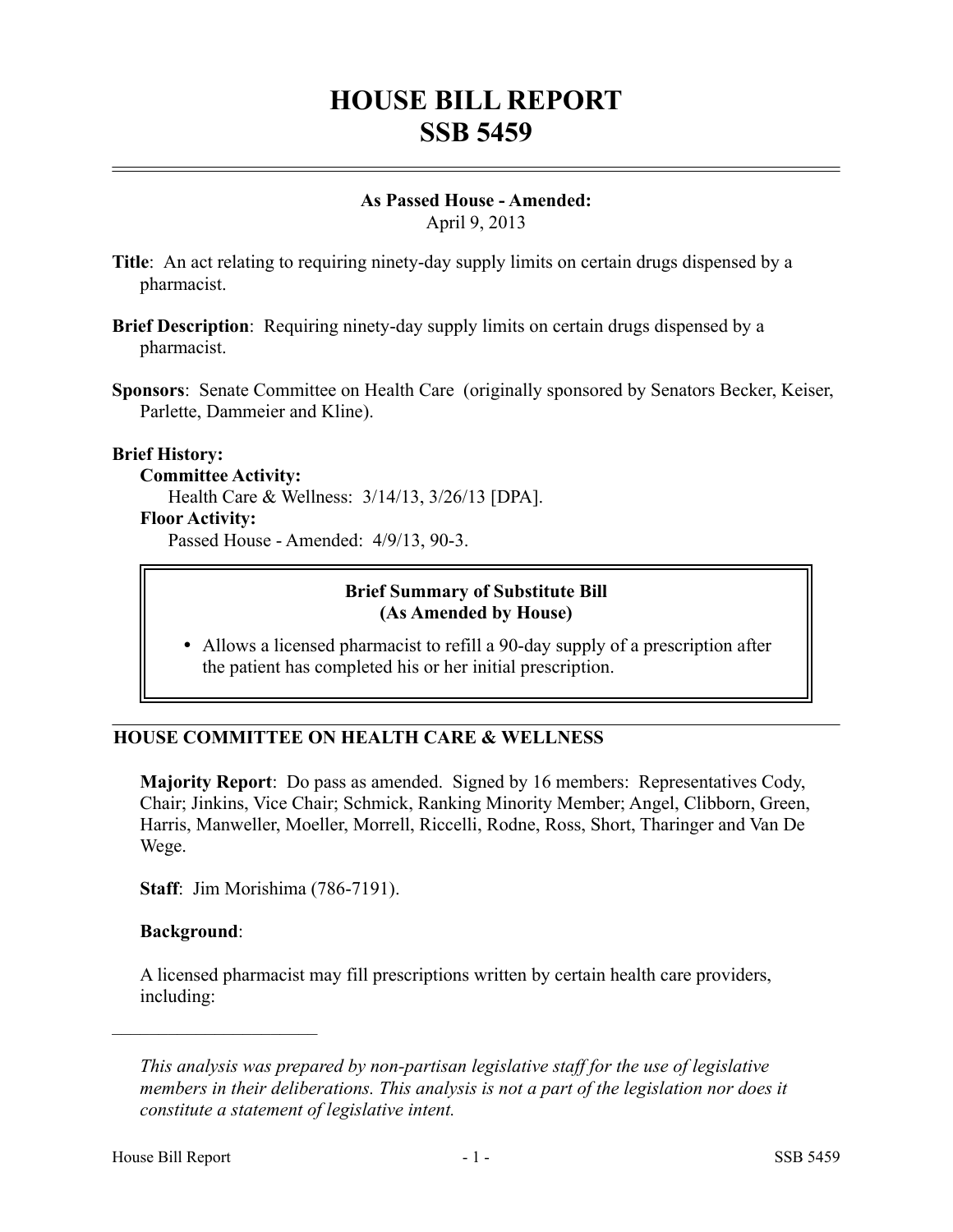- physicians;
- osteopathic physicians;
- optometrists;
- dentists;
- podiatric physicians;
- veterinarians;
- advanced registered nurse practitioners;
- physician assistants; and
- osteopathic physician assistants.

A drug prescription must contain an instruction on whether a therapeutically equivalent generic drug may be substituted in its place. Prescriptions may be transmitted electronically, in writing, or orally.

## **Summary of Amended Bill**:

A pharmacist may dispense a supply of no more than 90 days of a drug that is not a controlled substance pursuant to a prescription that specifies an initial quantity of less than a 90-day supply followed by periodic refills if:

- the patient has completed an initial 30-day supply of the drug, unless the prescription continues the same medication previously dispensed in a 90-day supply, in which case the initial 30-day supply is not required;
- the total quantity of dosage units dispensed does not exceed the total quantity of dosage units authorized by the prescriber, including refills;
- the prescriber has not specified on the prescription that dispensing the prescription in an initial amount followed by periodic refills is medically necessary; and
- the pharmacist is exercising his or her professional judgment.

A pharmacist may not dispense a greater supply of a drug pursuant to this authority if the prescriber personally indicates, orally or in writing, "no change to quantity" or similar words. A prescriber may check a box marked "no change to quantity" if he or she initials the box or checkmark. If a pharmacist dispenses an increased supply of a drug, he or she must notify the prescriber of the increase in the quantity of dosage units dispensed.

A health benefit plan, health carrier, workers' compensation insurance plan, pharmacy benefit manager, or any other person or entity including, but not limited to, a state program or state employer is not required to provide coverage in a manner inconsistent with the beneficiary's or enrollee's plan benefit.

## **Appropriation**: None.

**Fiscal Note**: Available.

**Effective Date of Amended Bill**: The bill takes effect 90 days after adjournment of the session in which the bill is passed.

## **Staff Summary of Public Testimony**: